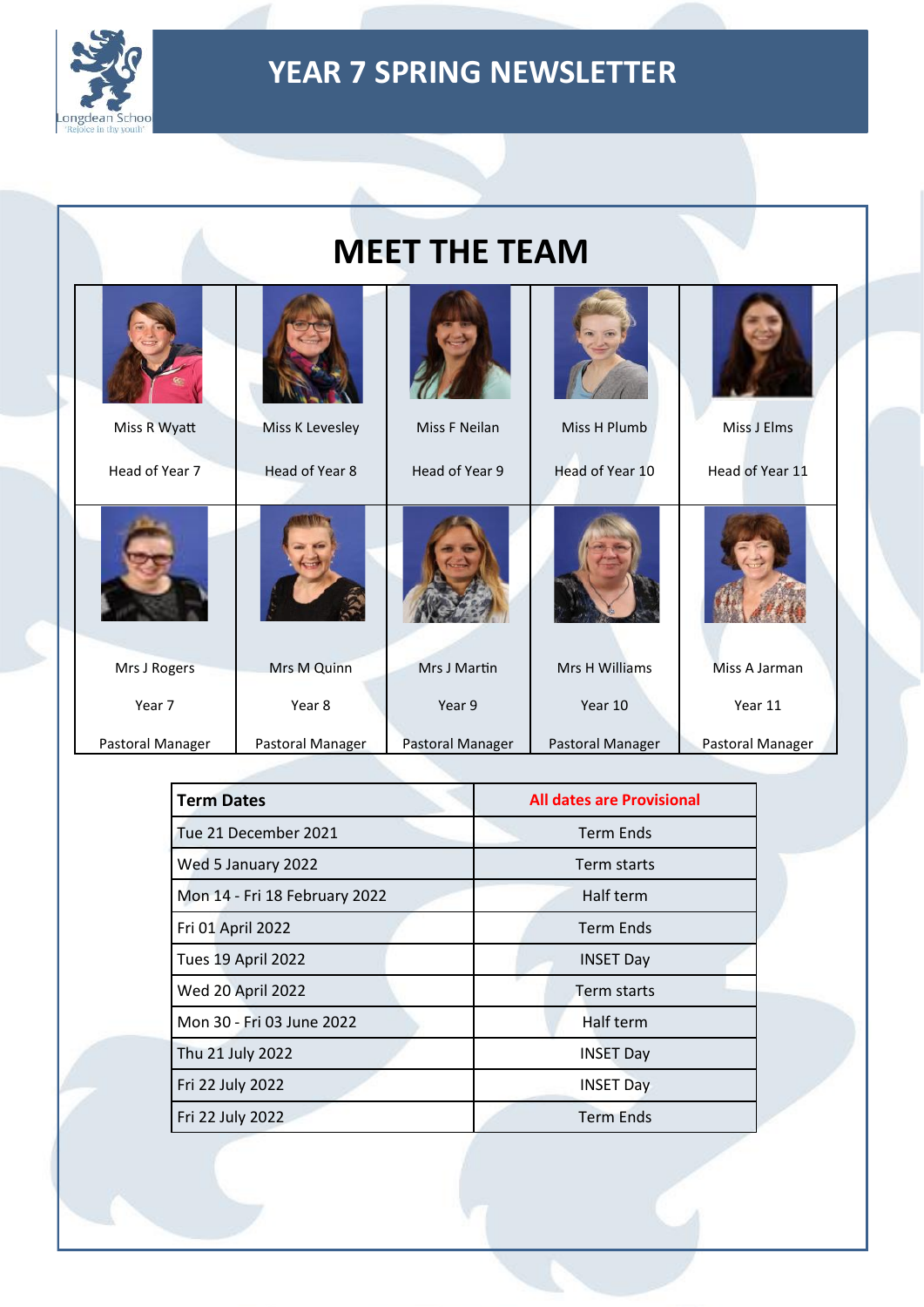

**JANUARY 2022**

# **MEET THE TUTOR TEAM**



7DV1 Mrs Brooks



7DV2 Mrs Hewitt



7F1 Mr Jones



7F2 Mrs Hughes



7G1 Miss L Doyle



7G2 Mr Lipinski



7P1 Mr Deacon 7P2

Miss Herrero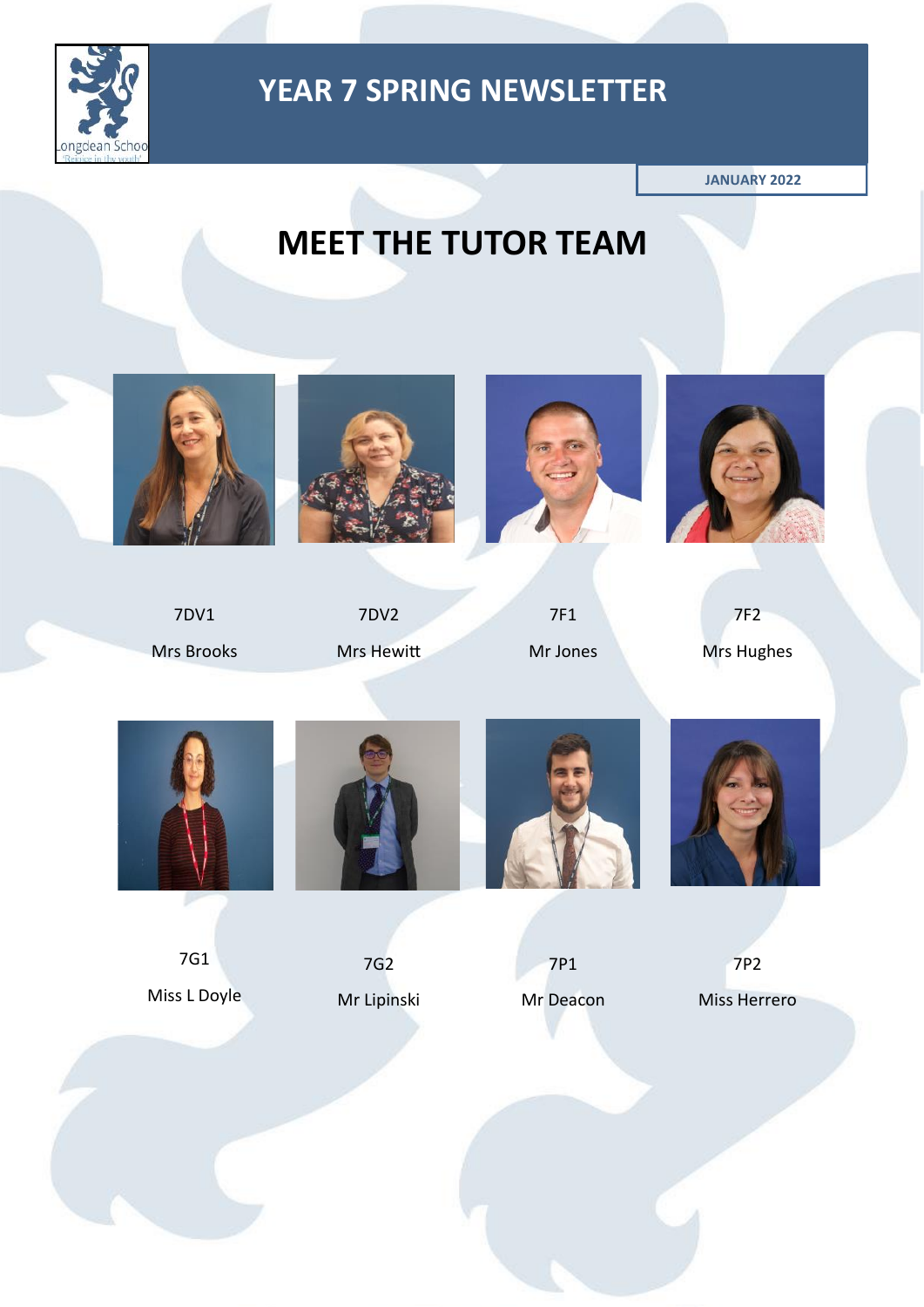

#### **CURRICULUM INFORMATION - What are our Students studying this term?**

| <b>MATHS</b>                     | Solving problems with addition, subtraction, multiplication and division                                                                                                                    |
|----------------------------------|---------------------------------------------------------------------------------------------------------------------------------------------------------------------------------------------|
|                                  | Fractions and percentages of amounts                                                                                                                                                        |
|                                  | Directed number                                                                                                                                                                             |
|                                  | Addition and subtraction of fractions                                                                                                                                                       |
| <b>ENGLISH</b>                   | Year 7 students will read the novel 'Holes' by Louis Sachar. We will use the text as a spring-                                                                                              |
|                                  | board for a piece of non-fiction writing which will form their end of term assessment and                                                                                                   |
|                                  | they will need to demonstrate that they can use accurate spelling, punctuation and a range                                                                                                  |
|                                  | of persuasive devices. We will continue to have one reading lesson a fortnight where we will                                                                                                |
|                                  | have a class reader that we will explore and read as a class, thus modelling what 'good'<br>reading sounds like whilst hoping to foster a love and enjoyment of the written word.           |
|                                  |                                                                                                                                                                                             |
| <b>SCIENCE</b>                   |                                                                                                                                                                                             |
|                                  | Please open the link below to view the Science Curriculum for year 7:<br><b>Year 7 Science Curriculum</b>                                                                                   |
|                                  |                                                                                                                                                                                             |
|                                  |                                                                                                                                                                                             |
|                                  |                                                                                                                                                                                             |
| <b>HISTORY</b>                   | Medieval Church; Importance; Crusades; Becket                                                                                                                                               |
|                                  | <b>Black Death and Medieval Medicine</b>                                                                                                                                                    |
|                                  | Peasants Revolt and Magna Carta                                                                                                                                                             |
|                                  |                                                                                                                                                                                             |
|                                  |                                                                                                                                                                                             |
| <b>RELIGION &amp; PHILOSOPHY</b> | Students will be considering the question of why Jesus is important to many people. They                                                                                                    |
|                                  | will investigate the historical evidence about Jesus, why Christians believe that Jesus im-<br>portant and what people can learn from Jesus' stories. They will consider the events of Holy |
|                                  | Week and why Jesus is important in other Abrahamic faiths.                                                                                                                                  |
|                                  |                                                                                                                                                                                             |
|                                  |                                                                                                                                                                                             |
| <b>COMPUTING</b>                 | Students work with a programming language called 'Python' to learn some basic program-<br>ming skills. They will learn to use input, print and if statements to create basic programs.      |
|                                  |                                                                                                                                                                                             |
|                                  |                                                                                                                                                                                             |
|                                  |                                                                                                                                                                                             |
| PE                               | Year 7 Girls: Gymnastics, Fitness, Dance, Table Tennis, Badminton, Handball, Orienteering                                                                                                   |
|                                  | Year 7 Boys: Football, Gymnastics, Fitness, Badminton, Table tennis, Handball, Orienteering                                                                                                 |
|                                  |                                                                                                                                                                                             |
| <b>PSHE</b>                      | In PSHCE, students will complete a drugs awareness unit in the Spring term. In year 7 the                                                                                                   |
|                                  | predominant focus will be on the risks associated with drinking alcohol and smoking but the<br>unit will also ensure students have a general understanding of what drugs are and the possi- |
|                                  | ble effects of drug abuse.                                                                                                                                                                  |
|                                  |                                                                                                                                                                                             |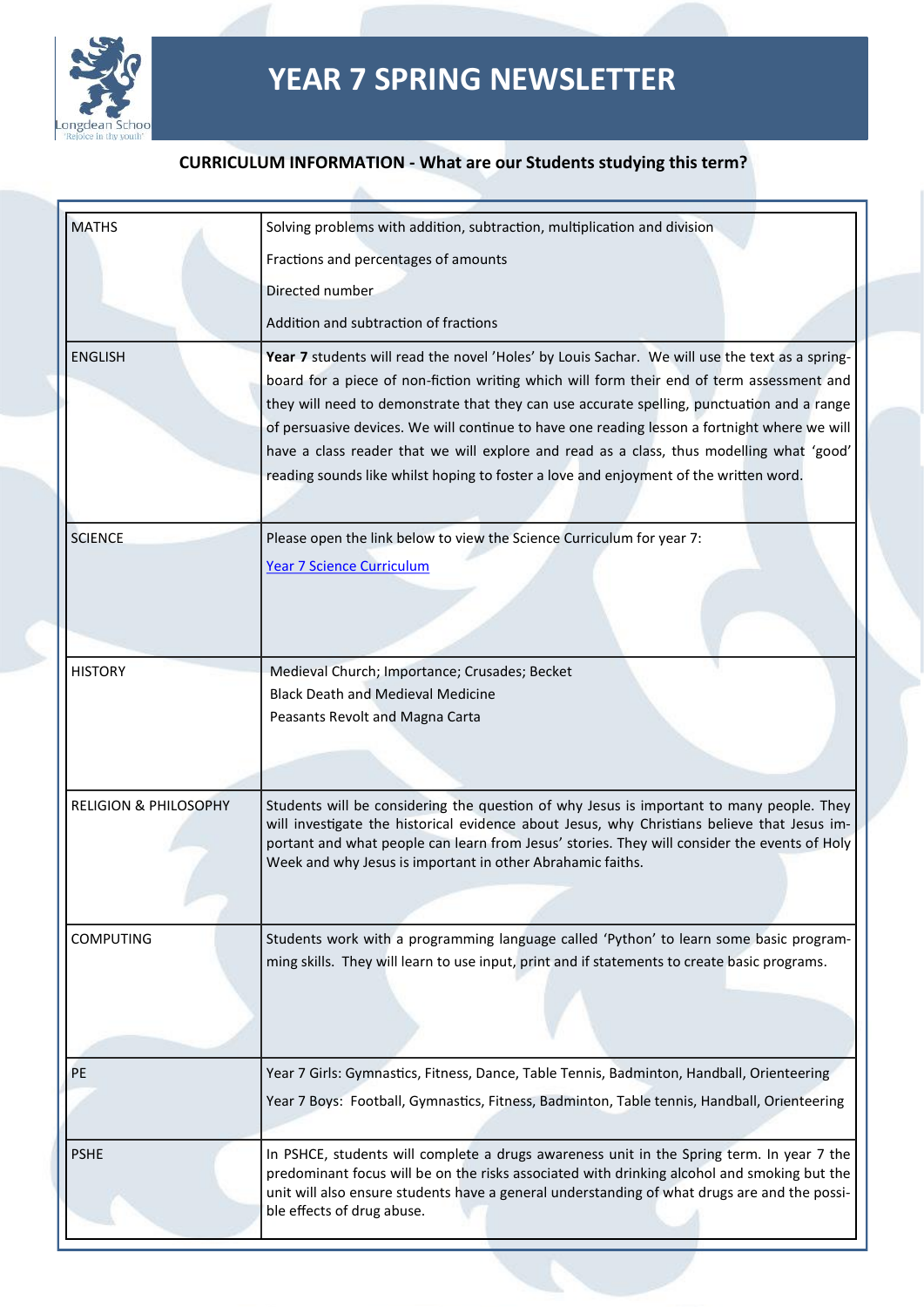

#### **CURRICULUM INFORMATION - What are our Students studying this term?**

| <b>ART</b>             | Under the Sea and other creatures -                                                                                                                                                                                                                                                                                                                                                                                                                                       |  |  |
|------------------------|---------------------------------------------------------------------------------------------------------------------------------------------------------------------------------------------------------------------------------------------------------------------------------------------------------------------------------------------------------------------------------------------------------------------------------------------------------------------------|--|--|
|                        | Exploring drawing of creatures and mixed media to make creative outcomes                                                                                                                                                                                                                                                                                                                                                                                                  |  |  |
|                        |                                                                                                                                                                                                                                                                                                                                                                                                                                                                           |  |  |
| <b>GEOGRAPHY</b>       | Students will be starting a unit called 'What is an Economy?                                                                                                                                                                                                                                                                                                                                                                                                              |  |  |
|                        | They will learn:                                                                                                                                                                                                                                                                                                                                                                                                                                                          |  |  |
|                        | About economic activities and what they are like at different scales, from local to<br>global                                                                                                                                                                                                                                                                                                                                                                             |  |  |
|                        | The ways in which jobs can be arranged into groups or sectors.                                                                                                                                                                                                                                                                                                                                                                                                            |  |  |
|                        | The range of jobs people do and how jobs have changed over time.                                                                                                                                                                                                                                                                                                                                                                                                          |  |  |
|                        | What trade is and how it has become global.                                                                                                                                                                                                                                                                                                                                                                                                                               |  |  |
|                        | How the UK economy has developed and how our links with the world have grown.                                                                                                                                                                                                                                                                                                                                                                                             |  |  |
|                        | Questions to ask:                                                                                                                                                                                                                                                                                                                                                                                                                                                         |  |  |
|                        | What is a primary sector job? (extracting raw materials from the land and sea)                                                                                                                                                                                                                                                                                                                                                                                            |  |  |
|                        | What is a secondary sector job? (manufacturing goods)                                                                                                                                                                                                                                                                                                                                                                                                                     |  |  |
|                        | What is a tertiary sector job? (providing a service)                                                                                                                                                                                                                                                                                                                                                                                                                      |  |  |
|                        | Can you give an example of a primary/ secondary/ tertiary job?                                                                                                                                                                                                                                                                                                                                                                                                            |  |  |
|                        | What jobs do we mainly have in the UK? (tertiary)                                                                                                                                                                                                                                                                                                                                                                                                                         |  |  |
|                        | What is the difference between imports and exports?                                                                                                                                                                                                                                                                                                                                                                                                                       |  |  |
| MFL - French           | Will be studying the module: Mes passetemps (my hobbies); learning to talk about them-<br>selves and their interests; sport, computer<br>As well as module - Ma zone (My town); learning to talk about our town, giving direc-<br>tions Grammar- using the present tense and structure aimer + infinitive verbs (I like do-<br>ing/playing)                                                                                                                               |  |  |
|                        | Parents could help their child revise on a regular basis the vocabulary for the module they<br>are learning (double page vocab)- The question they could ask is "have you spent 10<br>minutes revising the vocabulary?" or "if I say the English, can you translate it in French/<br>Spanish?". Students could listen to music or watch films in the target language as well as<br>using free language apps to learn or revise key phrases and grammar whilst having fun. |  |  |
|                        | Linguascope- Students have all be given a username and password to access this great lan-<br>guage website.                                                                                                                                                                                                                                                                                                                                                               |  |  |
|                        |                                                                                                                                                                                                                                                                                                                                                                                                                                                                           |  |  |
| <b>Food Technology</b> | This term the students will be looking at weighing & measuring ingredients accurately, safe<br>use of the cooker as well as different types of cooking equipment and their uses. They will<br>also start to look at healthy eating. Practical lessons will be based around developing knife<br>skills and using the cooker safely to make a variety of sweets & savoury dishes.                                                                                           |  |  |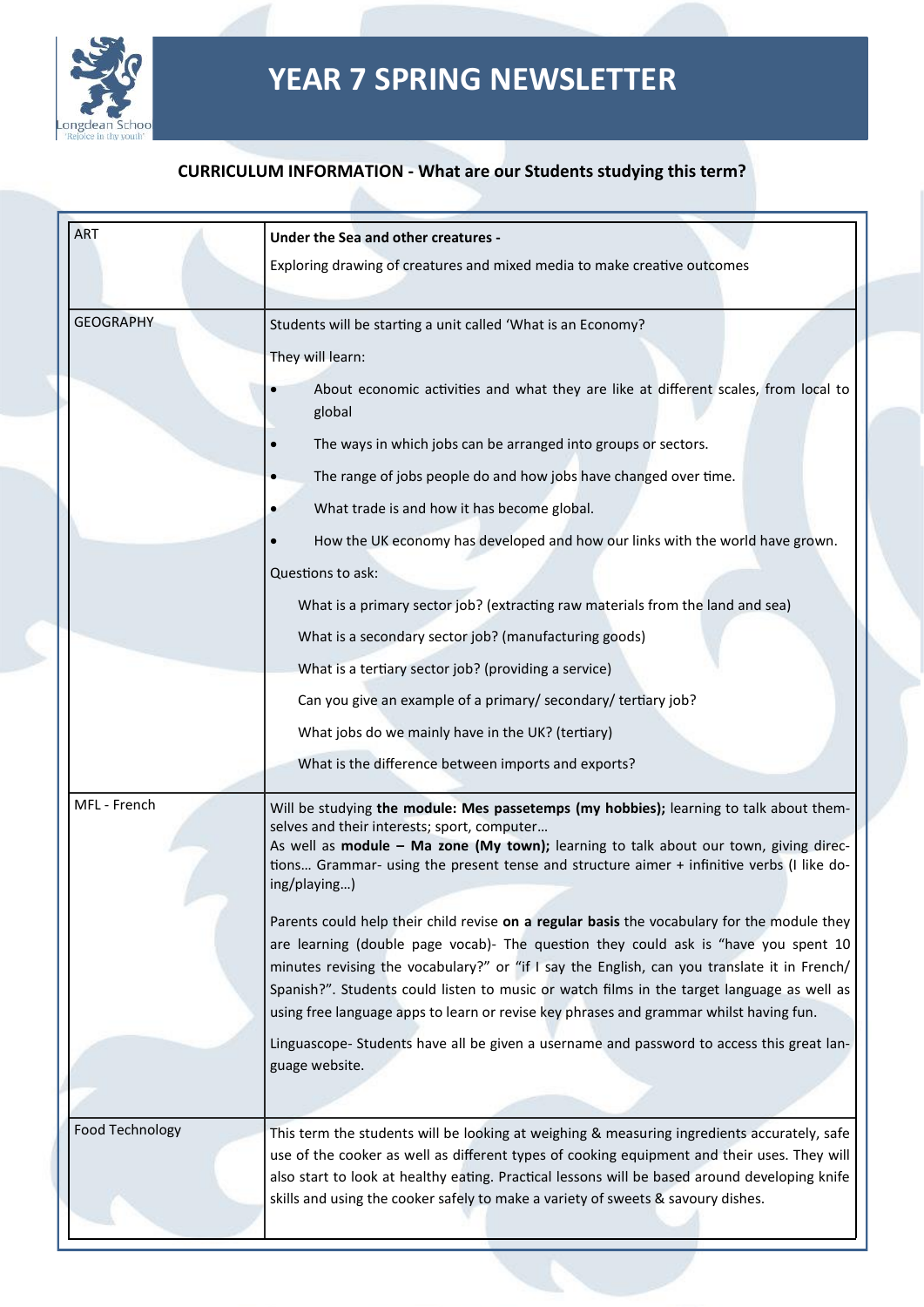

#### **CURRICULUM INFORMATION - What are our Students studying this term?**

| MFL - Spanish         | Will be studying the module: Mi insti (My school); learning to talk about school subjects,<br>describing a school, talking about breaktime                                                                                                                                                                                                                                                                                                                                                                                                  |
|-----------------------|---------------------------------------------------------------------------------------------------------------------------------------------------------------------------------------------------------------------------------------------------------------------------------------------------------------------------------------------------------------------------------------------------------------------------------------------------------------------------------------------------------------------------------------------|
|                       | As well as the module: Mi familia y mis amigos (My family and friends); describing family,<br>hair and eye colour, saying what other people look like, describing where you live whilst<br>using the verbs ser, tener and estar and using possessive adjectives.                                                                                                                                                                                                                                                                            |
|                       | Parents could help their child revise on a regular basis the vocabulary for the module they<br>are learning (double page vocab)- The question they could ask is "have you spent 10<br>minutes revising the vocabulary?" or "if I say the English, can you translate it in French/<br>Spanish?". Students could listen to music or watch films in the target language as well as<br>using free language apps to learn or revise key phrases and grammar whilst having fun.                                                                   |
|                       | Linguascope- Students have all be given a username and password to access this great lan-<br>guage website.                                                                                                                                                                                                                                                                                                                                                                                                                                 |
|                       |                                                                                                                                                                                                                                                                                                                                                                                                                                                                                                                                             |
| DESIGN AND TECHNOLOGY | Engineering: Students will be designing and making a Desk Tidy using Pine and MDF. They<br>will design and communicate their ideas through hand drawn sketches and technical draw-<br>ings. This will then lead to practical activities in the D&T workshop and the manufacturing<br>of their final design. Alongside practicals, students will study material properties and types<br>of manufacturing.                                                                                                                                    |
|                       | Electronic Systems: Students will be designing and making a reaction game based on elec-<br>tronic systems. They will develop basics for design strategies and techniques and also es-<br>tablish understanding of basic electronic systems. This will then lead to practical activities<br>and the manufacturing of their final design. During practicals, students will study design<br>journey and types of manufacturing techniques. Year7 will explore programmable integrat-<br>ed controller i.e. BBC micro bit and its application. |
|                       | Product Design: Product Design: Students will be investigating branding, to design and<br>learning to increase their visual communication through hand drawn sketches and tech-<br>nical drawing. Understanding and utilizing CAD software to create a Key Ring using a CAM<br>process.                                                                                                                                                                                                                                                     |
| PERFORMING ARTS       | Continuing with Keyboard and Ukulele skills reading tab; playing as an ensemble<br>Music:<br>and studying music from different genres (including rock, pop, film and classical)                                                                                                                                                                                                                                                                                                                                                             |
|                       | Drama: Bugsy Malone: Characters are explored through exploring social contexts in 1920s<br>New York. Accent, characterisation, slapstick comedy. This is a scripted piece.                                                                                                                                                                                                                                                                                                                                                                  |
|                       | Performing Arts Pathway Students: Showtime - working towards a performance at Easter<br>of the 20 minute musical! Dancing, singing and acting - all combined.                                                                                                                                                                                                                                                                                                                                                                               |